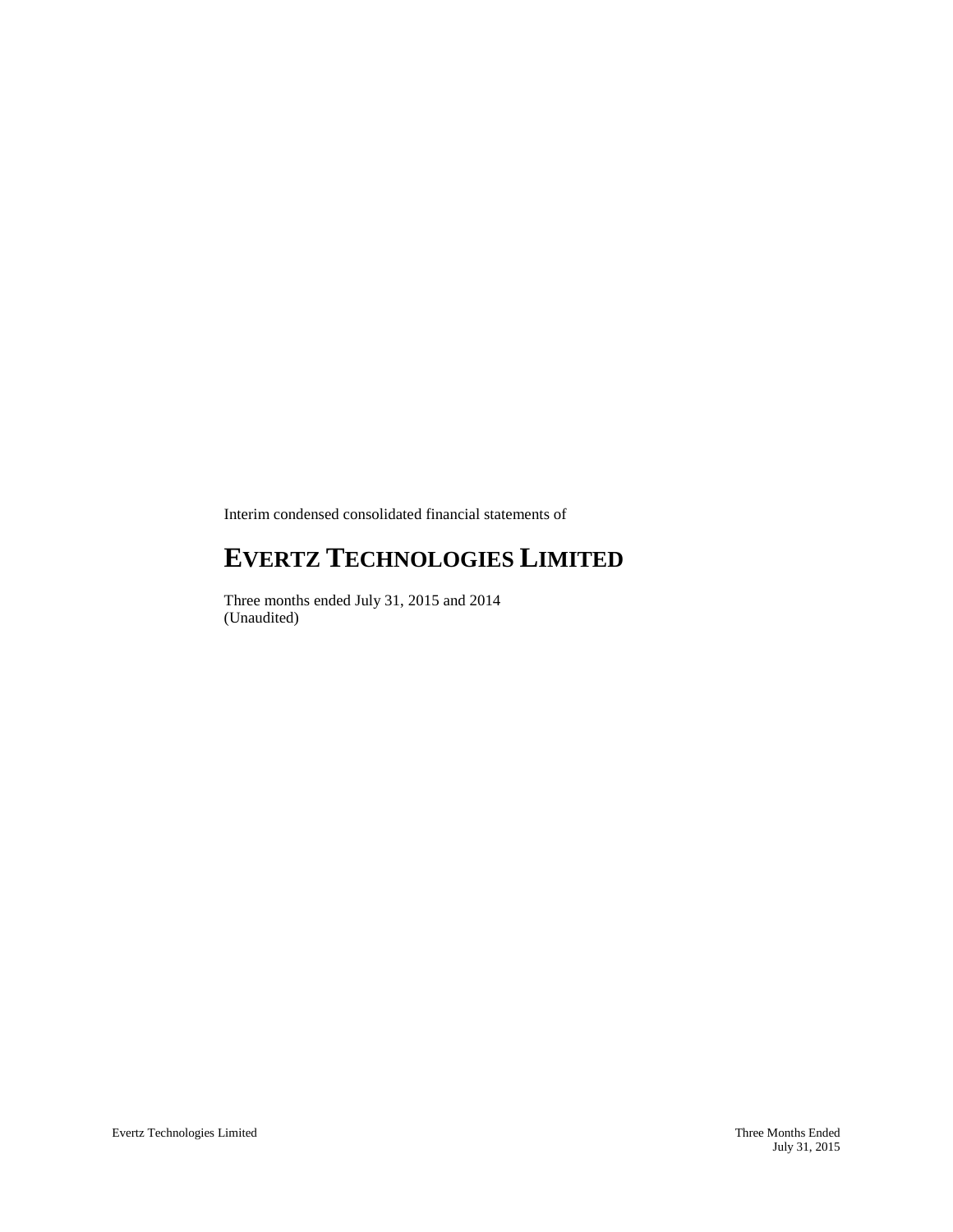# **MANAGEMENT REPORT**

The management of Evertz Technologies Limited ("Evertz" or the "Company") is responsible for the preparation of the accompanying interim condensed consolidated financial statements. The interim condensed consolidated financial statements have been prepared in accordance with International Financial Reporting Standards and are considered by management to present fairly the consolidated financial position, operating results and cash flows of the Company.

These interim condensed consolidated financial statements have not been reviewed by the auditor. These interim condensed consolidated financial statements are unaudited and include all adjustments, consisting of normal and recurring items, that management considers necessary for the fair presentation of the consolidated financial position, results of operations and cash flows.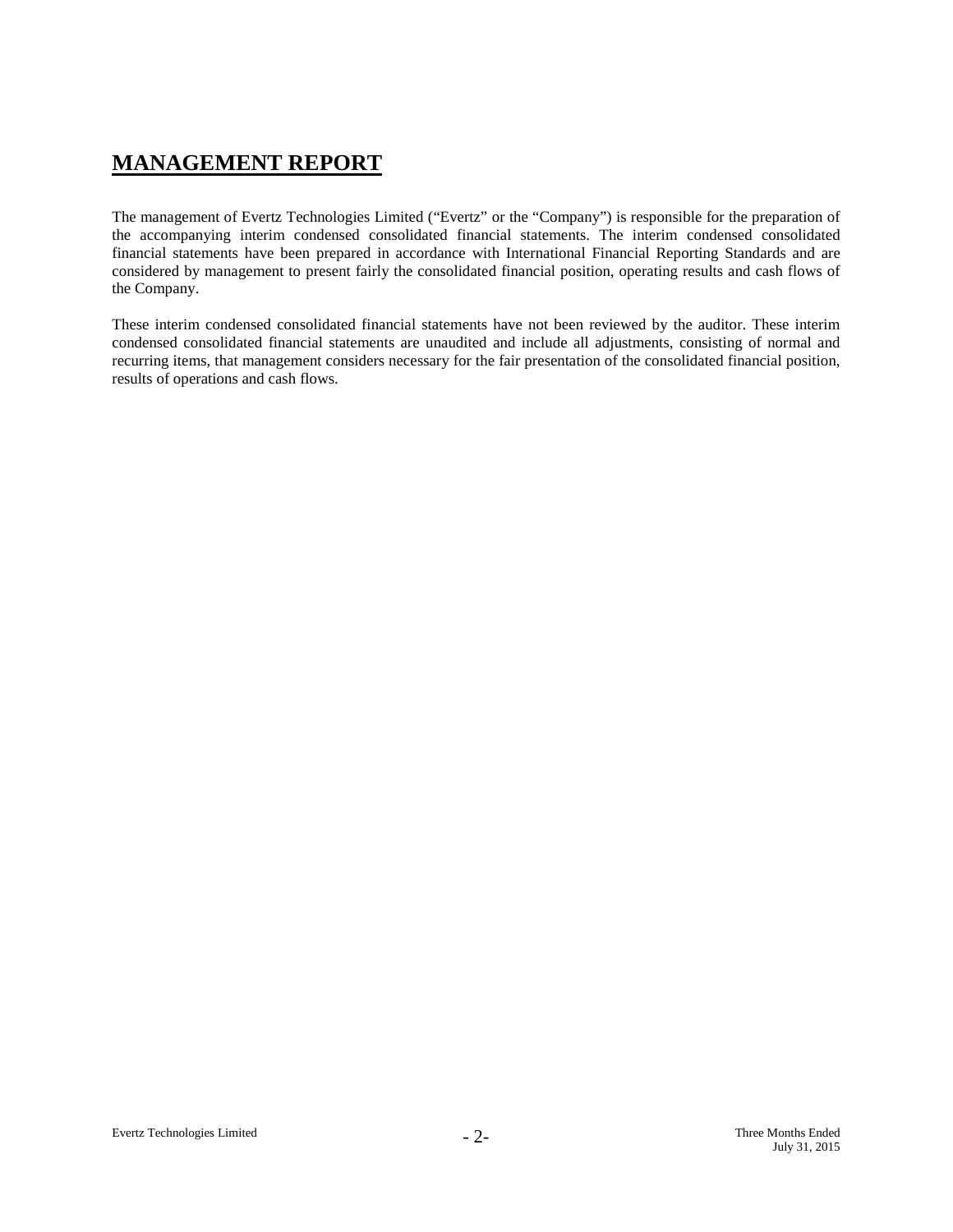Index to Financial Statements (Unaudited)

Interim condensed consolidated financial statements Three months ended July 31, 2015 and 2014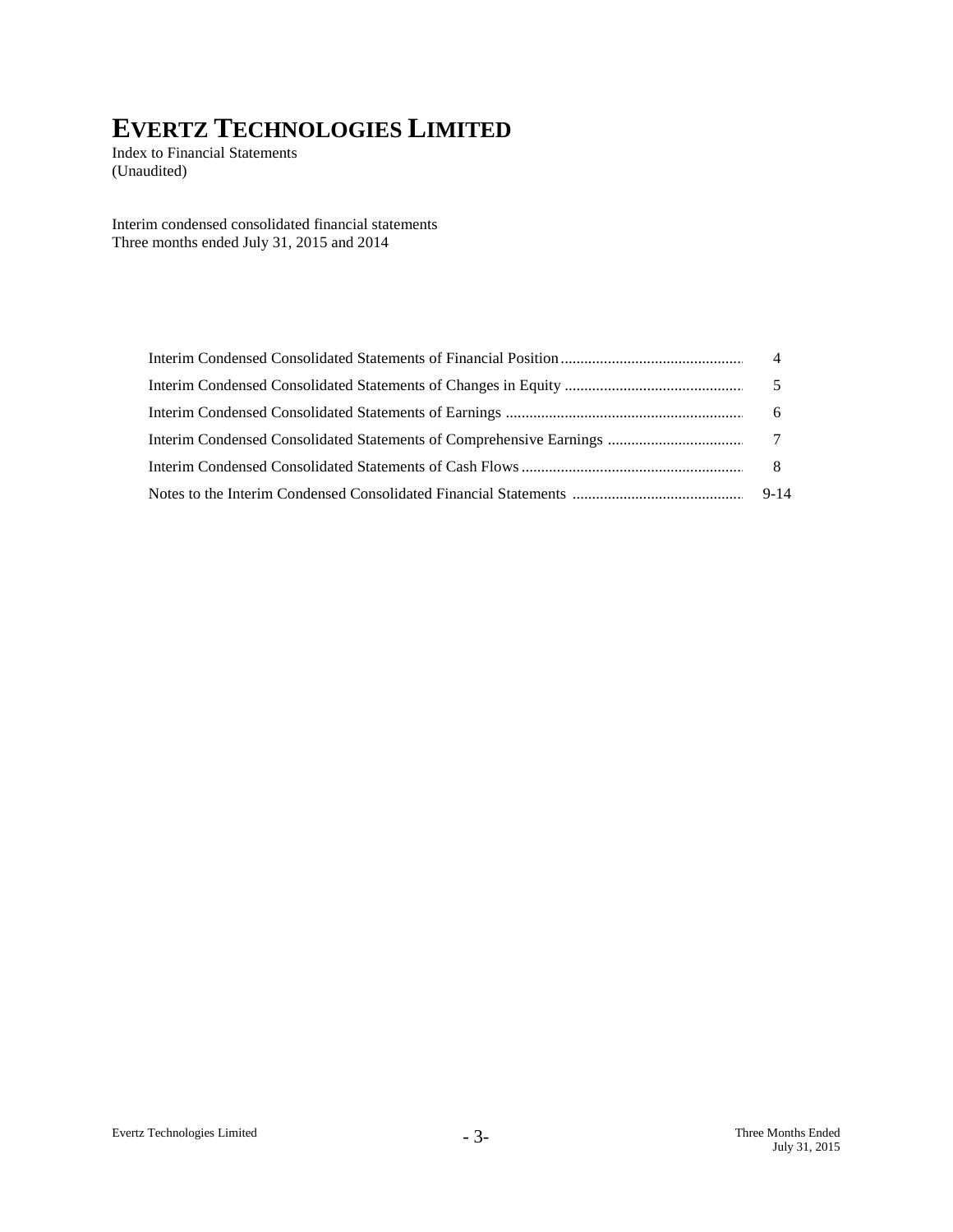Interim Condensed Consolidated Statements of Financial Position (Unaudited)

As at July 31, 2015 and April 30, 2015 (In thousands of Canadian dollars)

|                                           |                           | <b>July 31,</b> |            | April 30, |
|-------------------------------------------|---------------------------|-----------------|------------|-----------|
|                                           |                           | 2015            |            | 2015      |
| <b>Assets</b>                             |                           |                 |            |           |
| Current assets                            |                           |                 |            |           |
| Cash and cash equivalents                 | \$                        | 97,128          | $\sqrt{2}$ | 100,681   |
| Trade and other receivables               |                           | 96,721          |            | 95,403    |
| Prepaid expenses                          |                           | 9,024           |            | 8,426     |
| Inventories                               |                           | 158,862         |            | 154,259   |
| Income tax receivable                     |                           | 928             |            |           |
|                                           |                           | 362,663         |            | 358,769   |
| Property, plant and equipment (note 3)    |                           | 48,251          |            | 49,080    |
| Goodwill                                  |                           | 18,674          |            | 18,313    |
|                                           | \$                        | 429,588         | \$         | 426,162   |
|                                           |                           |                 |            |           |
| <b>Liabilities</b>                        |                           |                 |            |           |
| Current liabilities                       |                           |                 |            |           |
| Trade and other payables                  | \$                        | 39,935          | \$         | 44,265    |
| Provisions (note 4)                       |                           | 2,273           |            | 2,229     |
| Deferred revenue                          |                           | 13,630          |            | 15,427    |
| Current portion of long term debt         |                           | 211             |            | 254       |
| Income tax payable                        |                           |                 |            | 1,699     |
|                                           |                           | 56,049          |            | 63,874    |
| Long term debt                            |                           | 1,007           |            | 996       |
| Deferred taxes                            |                           | 3,357           |            | 4,432     |
|                                           |                           | 60,413          |            | 69,302    |
| <b>Equity</b>                             |                           |                 |            |           |
| Capital stock (note 5)                    |                           | 100,888         |            | 95,708    |
| Share based payment reserve               |                           | 11,980          |            | 12,418    |
| Accumulated other comprehensive earnings  |                           | 6,138           |            | 3,077     |
| Retained earnings                         |                           | 246,426         |            | 242,268   |
|                                           |                           | 252,564         |            | 245,345   |
| Total equity attributable to shareholders |                           | 365,432         |            | 353,471   |
| Non-controlling interest                  |                           | 3,743           |            | 3,389     |
|                                           |                           | 369,175         |            | 356,860   |
|                                           | $\boldsymbol{\mathsf{S}}$ | 429,588         | \$         | 426,162   |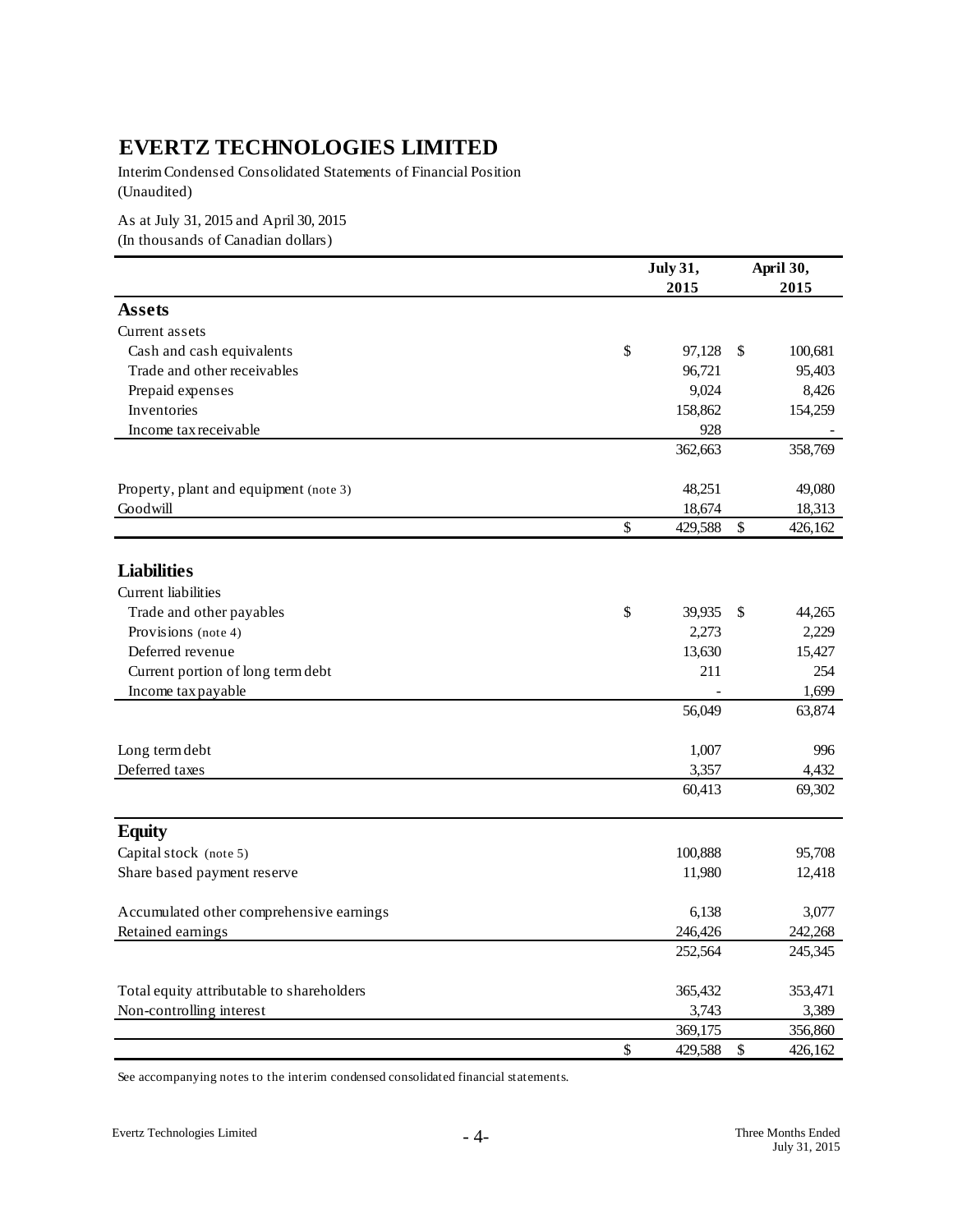Interim Condensed Consolidated Statements of Changes in Equity (Unaudited

Three month periods ended July 31, 2015 and 2014 (In thousands of Canadian dollars)

|                                                |                          |               |                          |               | Accumulated     |               |           |               | Total           |               |                |              |           |
|------------------------------------------------|--------------------------|---------------|--------------------------|---------------|-----------------|---------------|-----------|---------------|-----------------|---------------|----------------|--------------|-----------|
|                                                |                          |               | Share-based              |               | other           |               |           |               | equity          |               | Non-           |              |           |
|                                                | Capital                  |               | payment                  |               | comprehensive   |               | Retained  |               | attributable to |               | controlling    |              | Total     |
|                                                | stock                    |               | reserve                  |               | earnings (loss) |               | earnings  |               | shareholders    |               | interest       |              | Equity    |
| Balance at April 30, 2014                      | \$<br>92,931             | \$            | 10,217                   | \$            | 2,966           | \$            | 227,364   |               | 333,478         | \$            | 2,939          |              | \$336,417 |
|                                                |                          |               |                          |               |                 |               |           |               |                 |               |                |              |           |
| Net earnings for the period                    |                          |               |                          |               |                 |               | 19,411    |               | 19,411          |               | 295            |              | 19,706    |
| Foreign currency translation                   |                          |               |                          |               |                 |               |           |               |                 |               |                |              |           |
| adjustment                                     |                          |               |                          |               | (444)           |               |           |               | (444)           |               | (40)           |              | (484)     |
| Total comprehensive earnings for the period \$ | $\sim$                   | <sup>\$</sup> |                          | $\mathbf S$   | $(444)$ \$      |               | 19,411    | $\mathcal{S}$ | 18,967          | $\mathbb{S}$  | 255            | $\mathbf{s}$ | 19,222    |
| Dividends declared                             |                          |               |                          |               |                 |               | (11,888)  |               | (11,888)        |               | $\overline{a}$ |              | (11,888)  |
| Share based compensation expense               |                          |               | 904                      |               |                 |               |           |               | 904             |               |                |              | 904       |
| Exercise of employee stock options             | 44                       |               |                          |               |                 |               |           |               | 44              |               |                |              | 44        |
| Transfer on stock option exercise              | 12                       |               | (12)                     |               |                 |               |           |               |                 |               |                |              |           |
| Balance at July 31, 2014                       | \$<br>92,987             | \$            | 11,109                   | \$            | 2,522           |               | \$234,887 | \$            | 341,505         | \$            | 3,194          |              | \$344,699 |
| Balance at April 30, 2015                      | \$<br>95,708             | \$            | 12,418                   | \$            | 3,077           |               | \$242,268 |               | 353,471         | \$            | 3,389          |              | \$356,860 |
|                                                |                          |               |                          |               |                 |               |           |               |                 |               |                |              |           |
| Net earnings for period                        |                          |               |                          |               |                 |               | 18,411    |               | 18,411          |               | 187            |              | 18,598    |
| Foreign currency translation                   |                          |               |                          |               |                 |               |           |               |                 |               |                |              |           |
| adjustment                                     |                          |               |                          |               | 3,061           |               |           |               | 3,061           |               | 167            |              | 3,228     |
| Total comprehensive earnings for the period \$ | $\sim$                   | <sup>\$</sup> | $\overline{\phantom{a}}$ | $\mathcal{S}$ | 3,061           | $\mathcal{S}$ | 18,411    | $\mathcal{S}$ | 21,472          | <sup>\$</sup> | 354            | $\mathbb{S}$ | 21,826    |
| Dividends declared                             | $\overline{\phantom{a}}$ |               |                          |               |                 |               | (13, 442) |               | (13, 442)       |               | $\overline{a}$ |              | (13, 442) |
| Share based compensation expense               |                          |               | 685                      |               |                 |               |           |               | 685             |               |                |              | 685       |
| Exercise of employee stock options             | 4,128                    |               |                          |               |                 |               |           |               | 4,128           |               |                |              | 4,128     |
| Transfer on stock option exercise              | 1,123                    |               | (1, 123)                 |               |                 |               |           |               |                 |               |                |              |           |
| Repurchase of common shares                    | (71)                     |               |                          |               |                 |               | (811)     |               | (882)           |               |                |              | (882)     |
| Balance at July 31, 2015                       | \$100.888                | \$            | 11,980                   | \$            | 6,138           |               | \$246.426 | \$            | 365,432         | \$            | 3,743          |              | \$369,175 |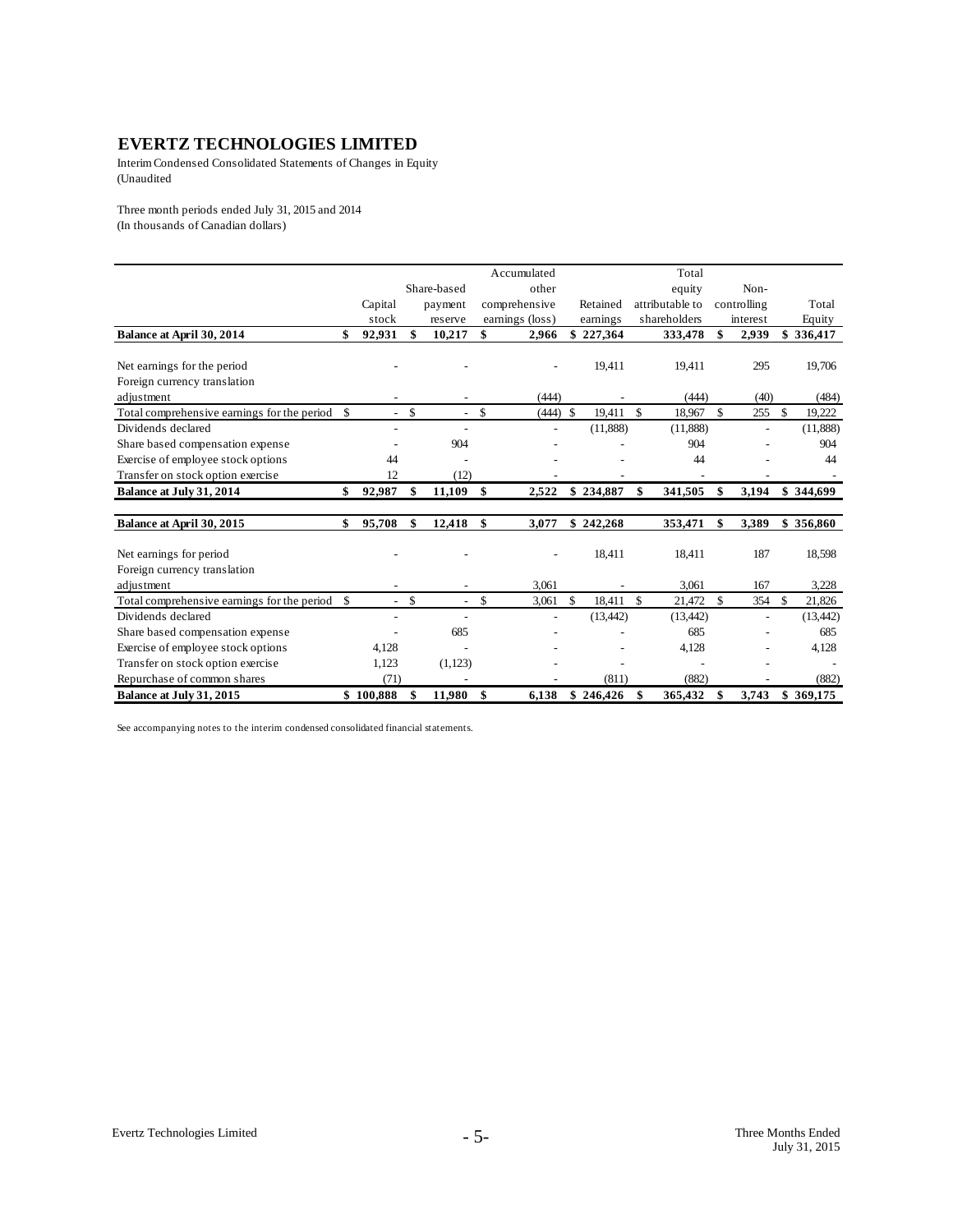Interim Condensed Consolidated Statements of Earnings (Unaudited)

Three month periods ended July 31, 2015 and 2014

(In thousands of Canadian dollars, except per share amounts)

|                                                       | Three months  |               | Three months  |
|-------------------------------------------------------|---------------|---------------|---------------|
|                                                       | July 31, 2015 |               | July 31, 2014 |
| Revenue                                               | \$<br>84,869  | $\mathsf{\$}$ | 98,014        |
| Cost of goods sold                                    | 37,040        |               | 42,193        |
| Gross margin                                          | 47,829        |               | 55,821        |
| Expenses                                              |               |               |               |
| Selling, administrative and general                   | 16,397        |               | 15,209        |
| Research and development                              | 16,252        |               | 15,820        |
| Investment tax credits                                | (2,484)       |               | (2,466)       |
| Foreign exchange (gain) loss                          | (7, 712)      |               | 743           |
|                                                       | 22,453        |               | 29,306        |
|                                                       | 25,376        |               | 26,515        |
| Finance income                                        | 158           |               | 193           |
| Finance costs                                         | (122)         |               | (67)          |
| Other income and expenses                             | (38)          |               | 140           |
| Earnings before income taxes                          | 25,374        |               | 26,781        |
| Provision for (recovery of) income taxes              |               |               |               |
| Current                                               | 7,973         |               | 9,311         |
| Deferred                                              | (1,197)       |               | (2, 236)      |
|                                                       | 6,776         |               | 7,075         |
| Net earnings for the period                           | 18,598        |               | 19,706        |
| Net earnings attributable to non-controlling interest | 187           |               | 295           |
| Net earnings attributable to shareholders             | 18,411        |               | 19,411        |
| Net earnings for the period                           | \$<br>18,598  | \$            | 19,706        |
| Earnings per share (note 11)                          |               |               |               |
| Basic                                                 | \$<br>0.25    | \$            | 0.26          |
| Diluted                                               | \$<br>0.25    | \$            | 0.26          |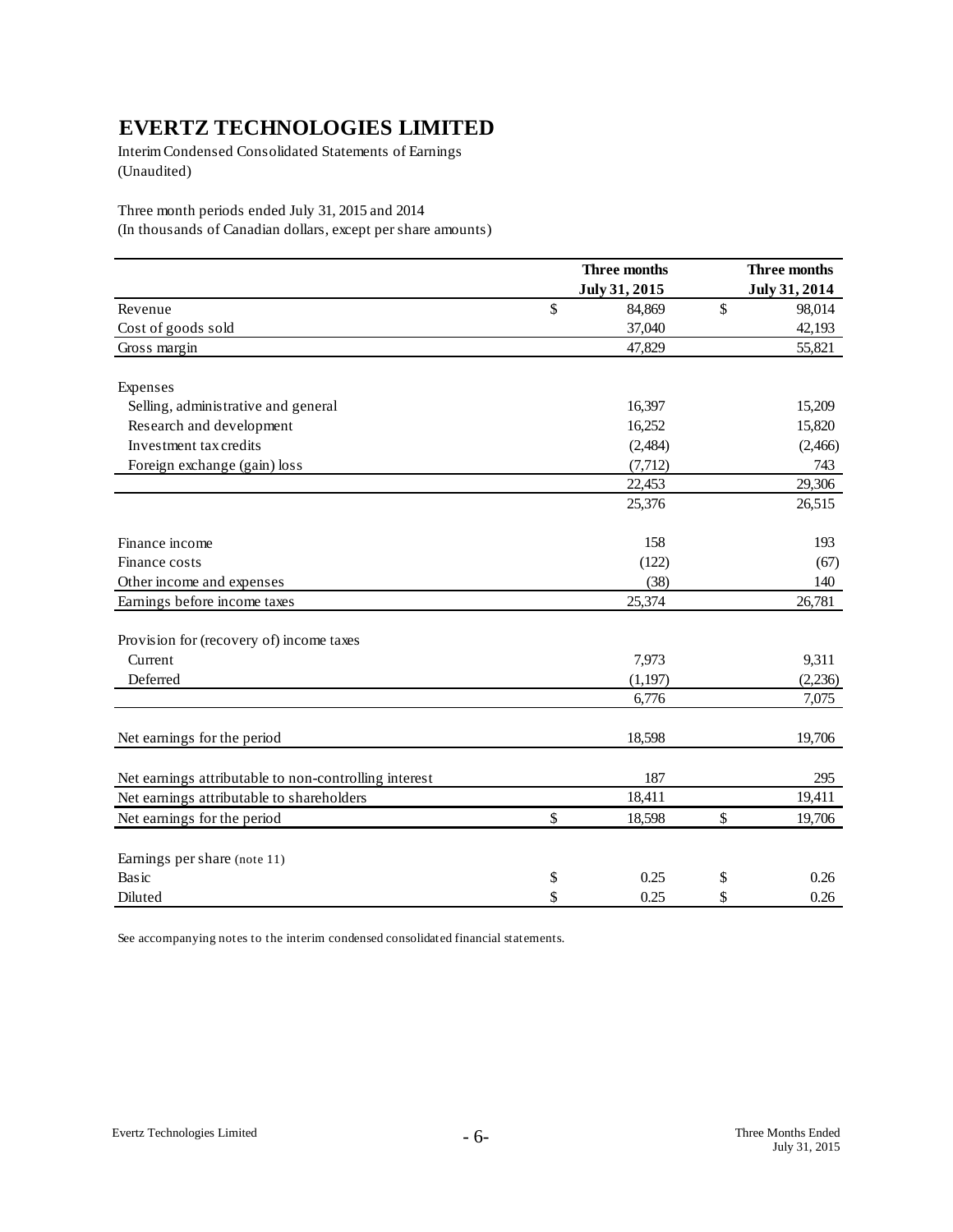Interim Condensed Consolidated Statements of Comprehensive Earnings (Unaudited)

Three months ended July 31, 2015 and 2014 (In thousands of Canadian dollars)

|                                                                 |   | Three months ended<br>July 31, 2015 | Three months ended<br>July 31, 2014 |
|-----------------------------------------------------------------|---|-------------------------------------|-------------------------------------|
| Net earnings for the period                                     |   | 18,598                              | \$<br>19,706                        |
| Items that may be reclassified to net earnings:                 |   |                                     |                                     |
| Foreign currency translation adjustment                         |   | 3,228                               | (484)                               |
|                                                                 |   |                                     |                                     |
| Comprehensive earnings                                          |   | 21,826                              | 19,222                              |
|                                                                 |   |                                     |                                     |
| Comprehensive earnings attributable to non-controlling interest | S | 354                                 | 255                                 |
| Comprehensive earnings attributable to shareholders             |   | 21,472                              | 18,967                              |
| Comprehensive earnings                                          |   | 21,826                              | 19,222                              |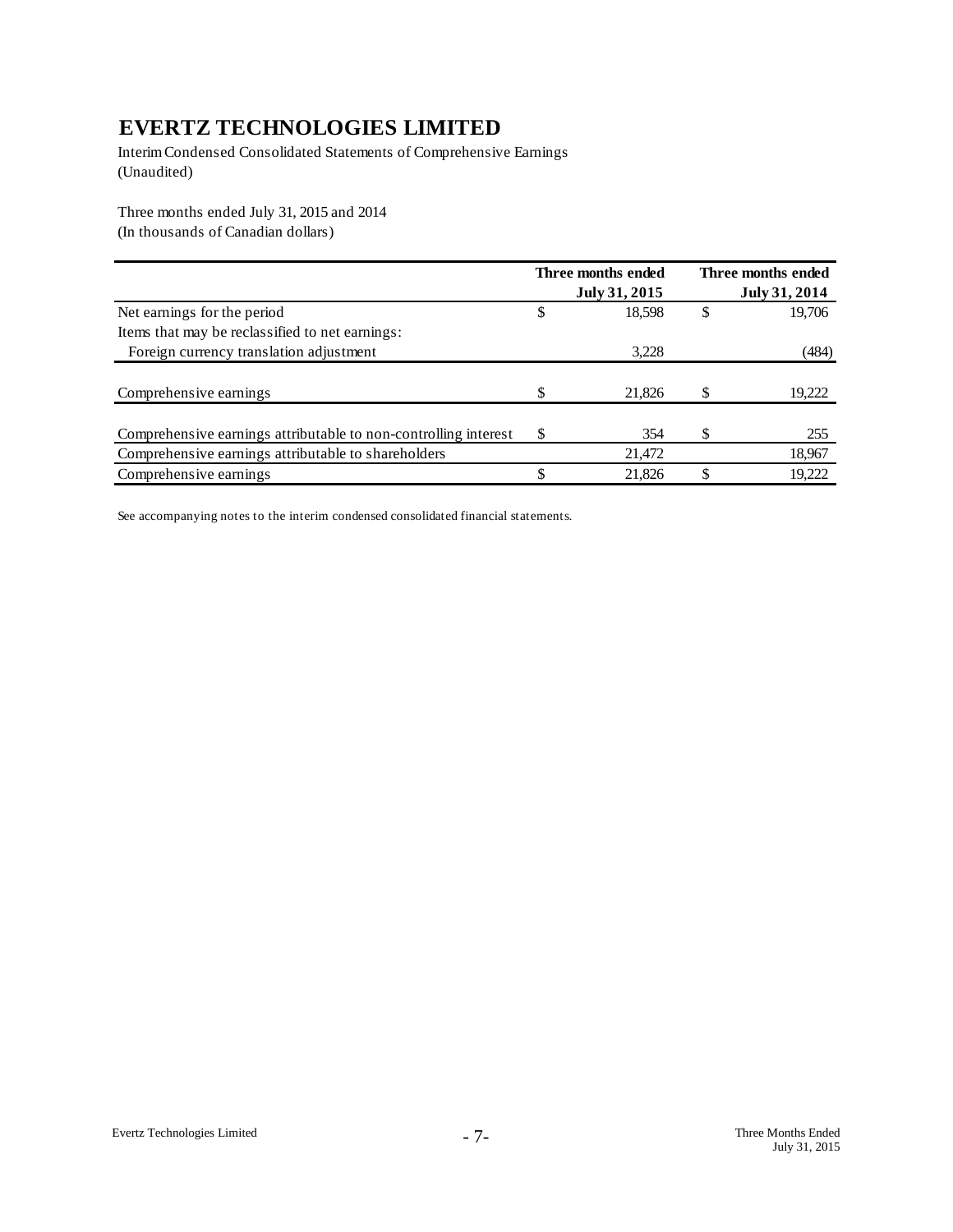Interim Condensed Consolidated Statements of Cash Flows (Unaudited)

Three months ended July 31, 2015 and 2014 (In thousands of Canadian dollars)

|                                                         | Three months ended<br>July 31, 2015 |    | Three months ended<br>July 31, 2014 |
|---------------------------------------------------------|-------------------------------------|----|-------------------------------------|
| Operating activities                                    |                                     |    |                                     |
| Net earnings for the period                             | \$<br>18,598                        | \$ | 19,706                              |
| Add: Items not involving cash                           |                                     |    |                                     |
|                                                         |                                     |    |                                     |
| Depreciation of property, plant and equipment           | 2,815                               |    | 2,711                               |
| Amortization of intangible assets                       |                                     |    | 103                                 |
| Loss on disposal of property, plant and equipment       |                                     |    | 26                                  |
| Share-based compensation                                | 685                                 |    | 904                                 |
| Interest expense                                        | $\mathbf Q$                         |    | 13                                  |
| Deferred income tax expense                             | (1, 197)                            |    | (2,236)                             |
|                                                         | 20,910                              |    | 21,227                              |
| Current tax expenses, net of investment tax credits     | 5,489                               |    | 6,729                               |
| Income taxes paid                                       | (8,014)                             |    | (821)                               |
| Changes in non-cash working capital items (note 7)      | (10, 631)                           |    | (11, 846)                           |
| Cash provided by operating activities                   | 7,754                               |    | 15,289                              |
|                                                         |                                     |    |                                     |
| Investing activities                                    |                                     |    |                                     |
| Acquisition of property, plant and equipment            | (945)                               |    | (2, 493)                            |
| Proceeds from disposal of property, plant and equipment |                                     |    | 20                                  |
| Cash used in investing activites                        | (945)                               |    | (2, 473)                            |
|                                                         |                                     |    |                                     |
| Financing activities                                    |                                     |    |                                     |
| Repayment of long term debt                             | (109)                               |    | (73)                                |
| Interest paid                                           | (9)                                 |    | (13)                                |
| Dividends paid                                          | (13, 442)                           |    | (11, 888)                           |
| Capital stock repurchased                               | (882)                               |    |                                     |
| Capital stock issued                                    | 4,128                               |    | 44                                  |
| Cash used in financing activities                       | (10, 314)                           |    | (11,930)                            |
| Effect of exchange rates on cash and cash equivalents   | (48)                                |    | 526                                 |
|                                                         |                                     |    |                                     |
| (Decrease) increase in cash and cash equivalents        | (3,553)                             |    | 1,412                               |
| Cash and cash equivalents beginning of period           | 100,681                             |    | 101,956                             |
| Cash and cash equivalents end of period                 | \$<br>97,128                        | \$ | 103,368                             |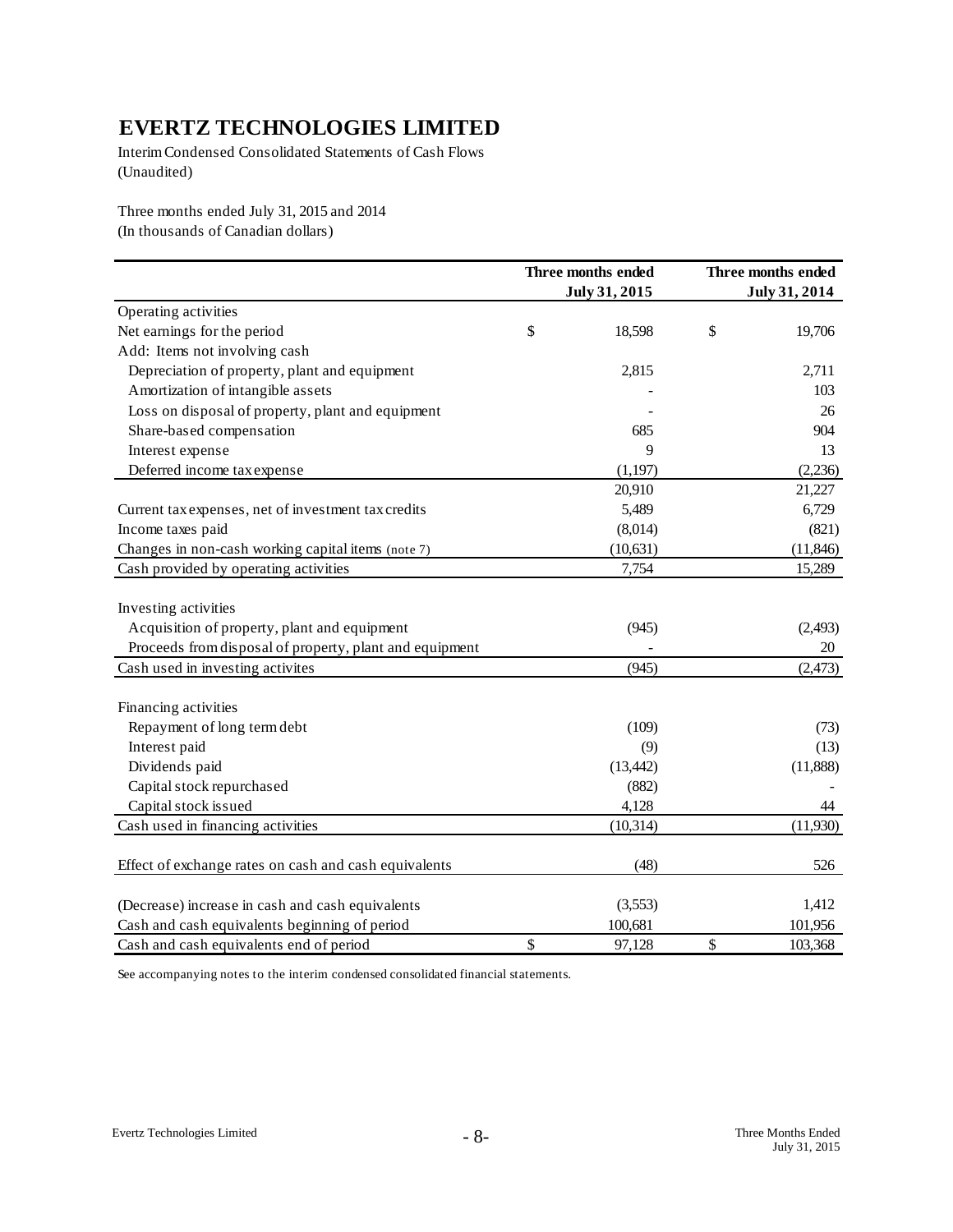# **NOTES TO THE INTERIM CONDENSED CONSOLIDATED FINANCIAL STATEMENTS**

Three months ended July 31, 2015 and 2014

(in thousands of Canadian dollars, except for "number of common shares", "number of options" and "per share" information)

Evertz Technologies Limited ("Evertz" or the "Company") is incorporated under the *Canada Business Corporations Act*. The Company is incorporated and domiciled in Canada and the registered head office is located at 5292 John Lucas Drive, Burlington, Ontario, Canada. The Company is a leading equipment provider to the television broadcast industry. The Company designs, manufactures and distributes video and audio infrastructure equipment for the production, post–production, broadcast and telecommunications markets.

## **1. STATEMENT OF COMPLIANCE**

These interim condensed consolidated financial statements have been prepared in accordance with International Financial Reporting Standards ("IFRS") as issued by the International Accounting Standards Board ("IASB") and under the IAS 34 "Interim Financial Reporting" using the same accounting policies as described in the Company's consolidated financial statements for the year ended April 30, 2015.

These interim condensed consolidated financial statements do not include all information and note disclosures required by IFRS for annual financial statements, and therefore; should be read in conjunction with the April 30, 2015 annual consolidated financial statements.

These interim condensed consolidated financial statements were authorized for issue by the Board of Directors on September 8, 2015.

## **2. SIGNIFICANT ACCOUNTING POLICIES**

#### **New and Revised IFRSs Issued but Not Yet Effective**

Following is a listing of amendments, revisions and new International Financial Reporting Standards issued but not yet effective. Unless otherwise indicated, earlier application is permitted. The Company has not yet determined the impact of the adoption of the following standards.

#### *Financial Instruments*

IFRS 9, *Financial instruments* ("IFRS 9") was issued by the IASB in July 2014 and will replace IAS 39, *Financial Instruments: Recognition and Measurement* ("IAS 39"). IFRS 9 introduces new requirements for the financial reporting of financial assets and financial liabilities. IFRS 9 is effective for annual periods beginning on or after January 1, 2018.

#### *Revenue*

IFRS 15, *Revenue from contracts with customers* ("IFRS 15") was issued by the IASB in May 2014 and will replace IAS 11, *Construction Contracts* and IAS 18 *Revenue*. IFRS 15 specifies how and when revenue will be recognized. IFRS 15 is effective for annual periods beginning on or after January 1, 2017.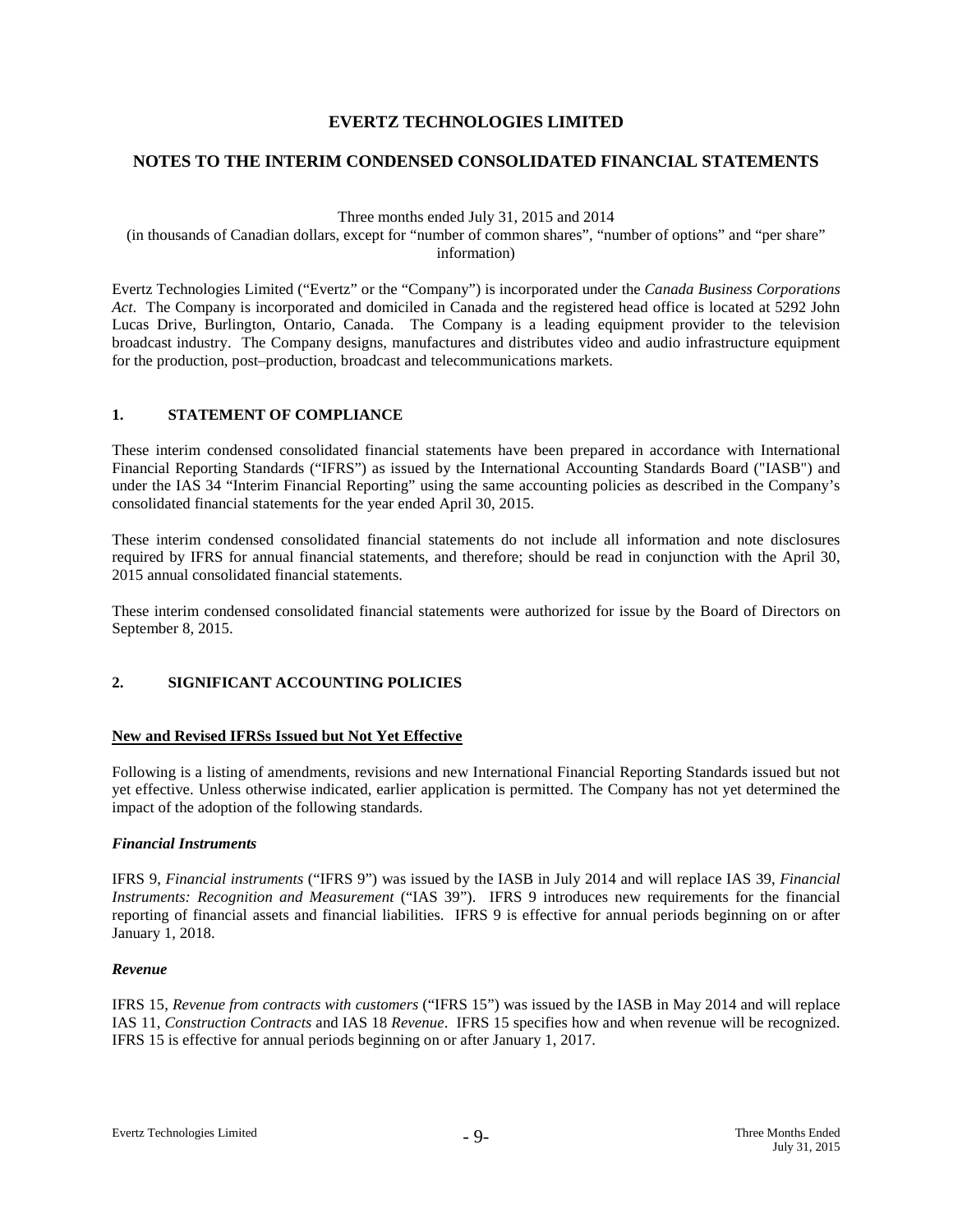## **3. PROPERTY, PLANT AND EQUIPMENT**

|                                     |         | July 31, 2015 | April 30, 2015      |    |               |     |         |    |                     |              |          |
|-------------------------------------|---------|---------------|---------------------|----|---------------|-----|---------|----|---------------------|--------------|----------|
|                                     |         |               | <b>Accumulated</b>  |    | Carrying      |     |         |    | <b>Accumulated</b>  |              | Carrying |
|                                     | Cost    |               | <b>Depreciation</b> |    | <b>Amount</b> |     | Cost    |    | <b>Depreciation</b> | Amount       |          |
| Office furniture and equipment<br>S | 3,111   | \$            | 1,889               | \$ | .222          | \$. | 2,862   | \$ | 1,707               | \$<br>1,155  |          |
| Research and development equipment  | 29,786  |               | 18,184              |    | 11,602        |     | 29,046  |    | 16.764              | 12,282       |          |
| Airplanes                           | 19.727  |               | 9.680               |    | 10,047        |     | 19.727  |    | 9.274               | 10,453       |          |
| Machinery and equipment             | 50,023  |               | 36,828              |    | 13,195        |     | 48.970  |    | 35,599              | 13,371       |          |
| Leaseholds                          | 5,983   |               | 4.218               |    | 1.765         |     | 5,981   |    | 4.088               | 1,893        |          |
| Land                                | 2,331   |               |                     |    | 2,331         |     | 2,215   |    | -                   | 2,215        |          |
| Buildings                           | 10,104  |               | 2.015               |    | 8.089         |     | 9.574   |    | 1.863               | 7,711        |          |
| \$                                  | 121,065 |               | 72.814              | \$ | 48,251        |     | 118.375 | \$ | 69,295              | \$<br>49,080 |          |

# **4. PROVISIONS**

|                                 |         | Warranty and Lease/Retirement |       |
|---------------------------------|---------|-------------------------------|-------|
|                                 | Returns | <b>Obligations</b>            | Total |
| Balance as at April 30, 2015    | 2,111   | 118                           | 2,229 |
| Net (provisions used) additions |         | 30                            | 23    |
| Foreign exchange differences    |         |                               |       |
| Balance as at July 31, 2015     | 2.113   | 160                           | 2,273 |

#### *Warranty and Returns*

The provision relates to estimated future costs associated with warranty repairs and returns on hardware solutions. The provision is based on historical data associated with similar products. The warranty and returns are expected to be incurred within the next twelve months.

#### *Lease/Retirement Obligations*

The provision relates to estimated restoration costs expected to be incurred upon the conclusion of Company leases.

# **5. CAPITAL STOCK**

Authorized capital stock consists of: Unlimited number of preferred shares Unlimited number of common shares

|                                      | Number of            | Amount  |
|--------------------------------------|----------------------|---------|
|                                      | <b>Common Shares</b> |         |
| Balance as at April 30, 2015         | 74,459,346           | 95,708  |
| Issued on exercise of stock options  | 322,500              | 4,128   |
| Transferred on stock option exercise | -                    | 1,123   |
| Cancelled pursuant to NCIB           | (55,400)             | (71)    |
| Balance as at July 31, 2015          | 74,726,446           | 100,888 |

#### *Normal Course Issuer Bid*

In June 2015, the Company filed a Normal Course Issuer Bid (NCIB) with the TSX to repurchase, at the Company's discretion, until June 28, 2016 up to 3,722,967 outstanding common shares on the open market or as otherwise permitted, subject to normal terms and limitations of such bids. The Company purchased and cancelled 55,400 shares at a weighted average price of \$15.93 during the period (2014 - nil).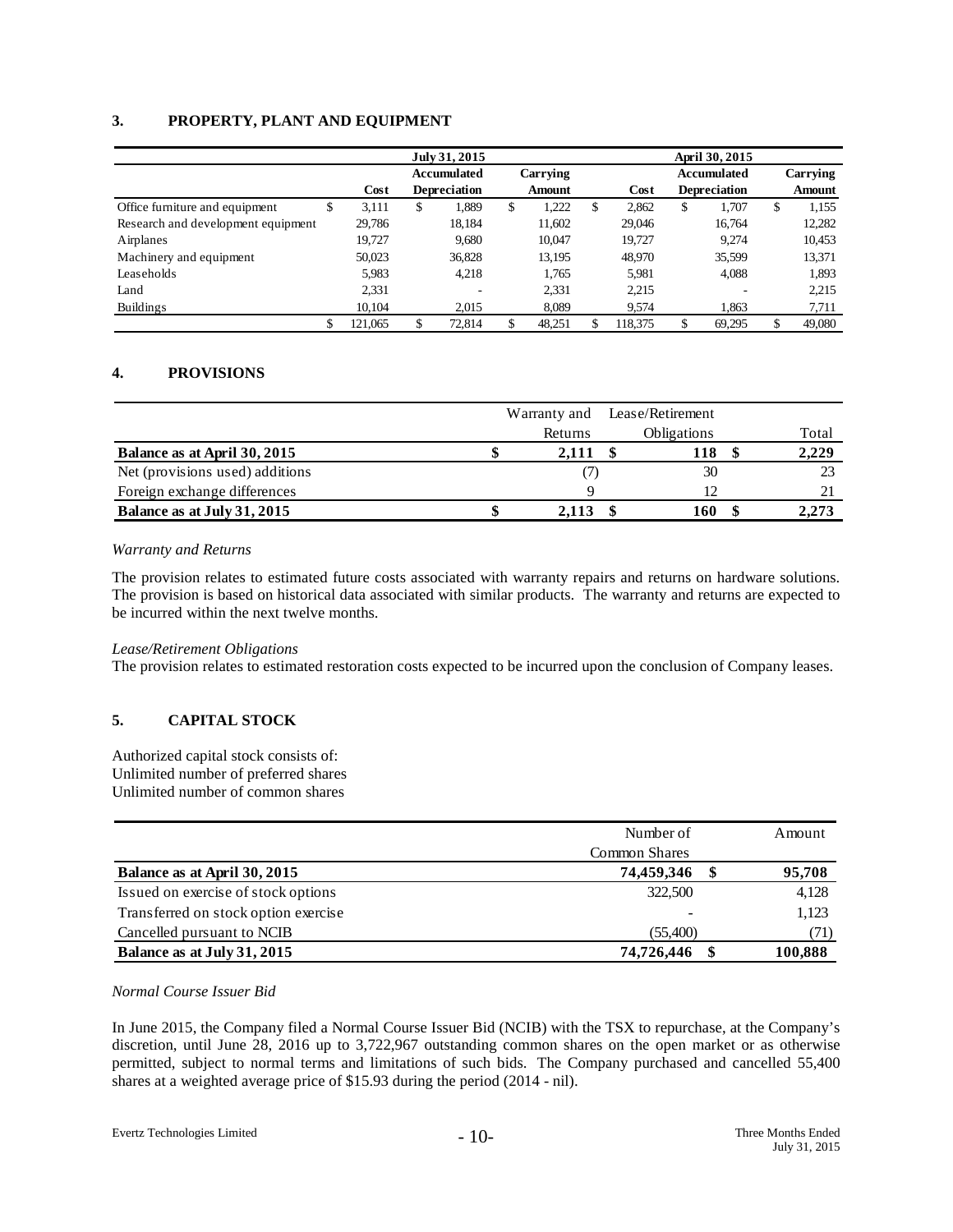*Note 5 continued …*

# *Dividends Per Share*

During the quarter, \$0.18 in dividends per share was declared.

# **6. SELLING, ADMINISTRATIVE AND GENERAL EXPENSES**

|                                               |    | Three month period ended | Three month period ended |
|-----------------------------------------------|----|--------------------------|--------------------------|
|                                               |    | July 31, 2015            | July 31, 2014            |
| Selling and administrative                    | \$ | 14.802                   | 13,399                   |
| Share-based compensation                      |    | 685                      | 904                      |
| Depreciation of property, plant and equipment |    |                          |                          |
| (non-production)                              |    | 910                      | 803                      |
| Amortization of intangibles                   |    |                          | 103                      |
|                                               | J  | 16.397                   | 15.209                   |

# **7. STATEMENT OF CASH FLOWS**

# **Changes in non**–**cash working capital items**

|                             | Three month period ended<br>July 31, 2015 | Three month period ended<br>July 31, 2014 |
|-----------------------------|-------------------------------------------|-------------------------------------------|
| Trade and other receivables | \$<br>1,150                               | 1,036                                     |
| Prepaid expenses            | (140)                                     | (489)                                     |
| Inventories                 | (3,358)                                   | (11, 342)                                 |
| Trade and other payables    | (5,696)                                   | (1,704)                                   |
| Deferred revenue            | (2,631)                                   | 627                                       |
| Provisions                  | 44                                        | 26                                        |
|                             | (10,631)                                  | (11, 846)                                 |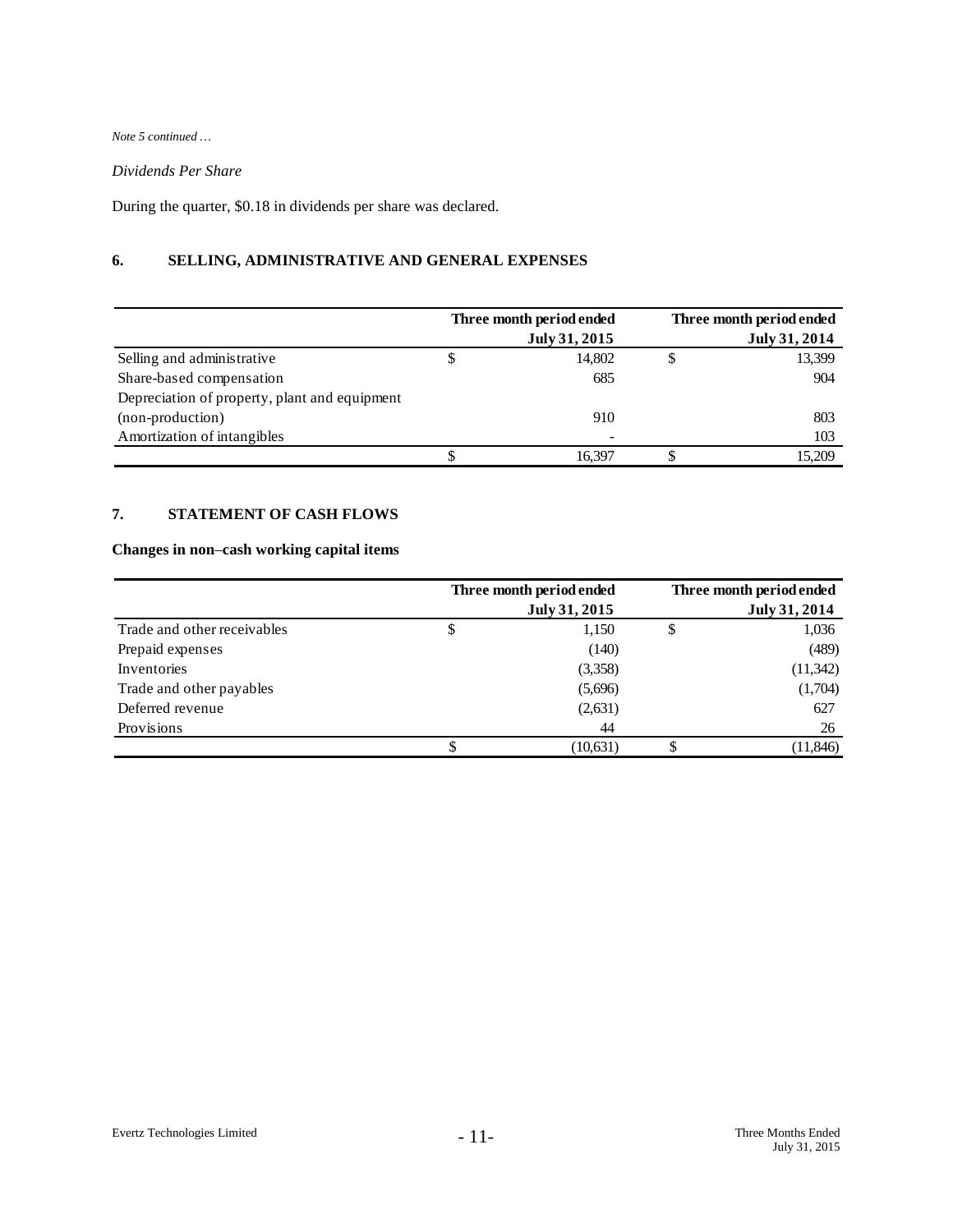#### **8. SHARE BASED PAYMENTS**

The Company established, in June 2006, a stock option plan to attract, retain, motivate and compensate employees, officers and eligible directors who are integral to the growth and success of the Company. A number of shares equal to 10% of the Company's outstanding common shares are to be reserved for issuance under the stock option plan.

The Board of Directors administers the stock option plan and will determine the terms of any options granted. The exercise price of an option is to be set by the Board of Directors at the time of grant but shall not be lower than the market price as defined in the option plan at the time of grant. The term of the option cannot exceed 10 years. Stock options currently granted normally fully vest and expire by the end of the fifth year.

The changes in the number of outstanding share options are as follows:

|                              | Number of | Weighted              |
|------------------------------|-----------|-----------------------|
|                              | Options   | Average               |
|                              |           | <b>Exercise Price</b> |
| Balance as at April 30, 2015 | 4,736,500 | 14.57                 |
| Granted                      | 375,000   | 15.37                 |
| Exercised                    | (322,500) | 12.80                 |
| Forfeited                    | (110,000) | 14.07                 |
| Expired                      |           |                       |
| Balance as at July 31, 2015  | 4,679,000 | \$<br>14.77           |

| <b>Exercise Price</b> | <b>Weighted Average</b><br><b>Exercise Price</b> |       | Number of<br>Outstanding | <b>Weighted Average</b><br>Remaining | Number of<br>Options     |   | <b>Weighted Average</b><br><b>Exercise Price of</b> |  |
|-----------------------|--------------------------------------------------|-------|--------------------------|--------------------------------------|--------------------------|---|-----------------------------------------------------|--|
|                       |                                                  |       | <b>Options</b>           | <b>Contractual Life</b>              | <b>Exercisable</b>       |   | <b>Exercisable Options</b>                          |  |
| \$11.88               |                                                  | 11.88 | 1,594,500                | 1.2                                  | $\sim$ 10 $\pm$          |   |                                                     |  |
| $$12.23 - $16.29$     | \$                                               | 15.07 | 1,319,500                | 1.5                                  | $\overline{\phantom{a}}$ | S | -                                                   |  |
| \$17.03               |                                                  | 17.03 | 1,556,500                | 1.4                                  | $\overline{\phantom{0}}$ | S |                                                     |  |
| $$17.19 - $19.34$     |                                                  | 18.07 | 208,500                  | 3.3                                  | $\overline{\phantom{a}}$ |   | $\overline{\phantom{0}}$                            |  |
| Totals                |                                                  | 14.77 | 4,679,000                | 2.1                                  | $\overline{\phantom{0}}$ |   |                                                     |  |

## **Compensation expense**

The share based compensation expense that has been charged against earnings over the three month period is \$685 (2014 - \$904). Compensation expense on grants during the year was calculated using the Black–Scholes option pricing model with the following weighted average assumptions:

|                                                   | Three month period ended | Three month period ended |
|---------------------------------------------------|--------------------------|--------------------------|
|                                                   | July 31, 2015            | July 31, 2014            |
| Risk-free interest rate                           | 1.09%                    | 1.60%                    |
| Dividend yield                                    | 4.68%                    | 3.72%                    |
| Expected life                                     | 5 years                  | 5 years                  |
| Expected volatility                               | 21%                      | 24%                      |
| Weighted average grant-date fair value:           |                          |                          |
| Where the exercise price equaled the market price | \$1.49                   | \$2.47                   |

Expected volatility is based on historical share price volatility over the past 5 years of the Company. Share based compensation expense was calculated using a weighted average forfeiture rate of 21% (2014 - 17%).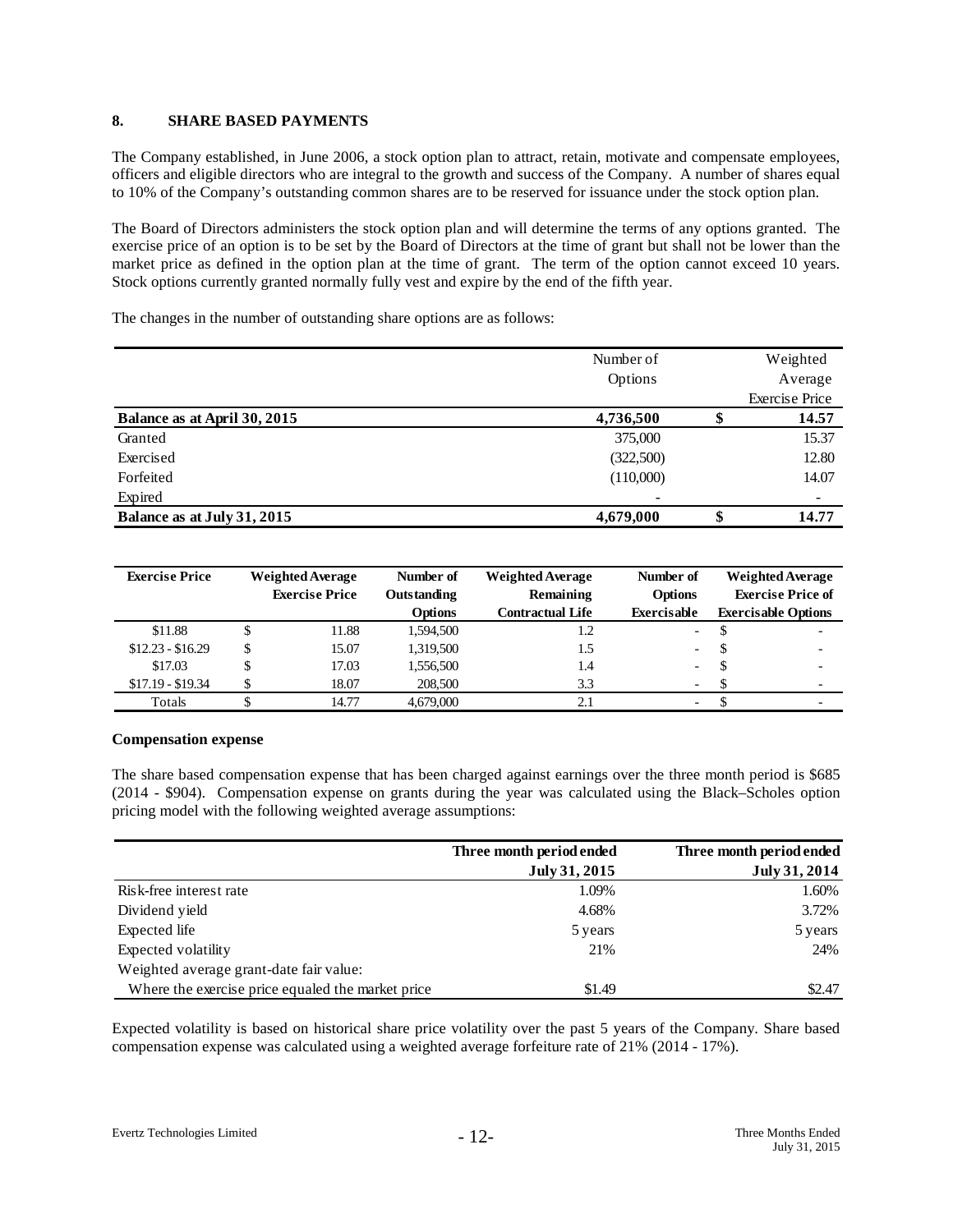# **9. SEGMENTED INFORMATION**

The Company reviewed its operations and determined that it operates a single reportable segment, the television broadcast equipment market. The single reportable operating segment derives its revenues from the sale of hardware and software solutions including related services, training and commissioning.

|                      | Three month period ended | Three month period ended |  |  |
|----------------------|--------------------------|--------------------------|--|--|
| Revenue              | July 31, 2015            | July 31, 2014            |  |  |
| <b>United States</b> | 46,075<br>P              | 49.304                   |  |  |
| International        | 34,909                   | 42,508                   |  |  |
| Canada               | 3,885                    | 6,202                    |  |  |
|                      | 84.869                   | 98,014                   |  |  |

|                      | July 31, 2015 |                        |  |                           | April 30, 2015 |                        |          |                          |
|----------------------|---------------|------------------------|--|---------------------------|----------------|------------------------|----------|--------------------------|
|                      |               | <b>Property, Plant</b> |  |                           |                | <b>Property, Plant</b> |          |                          |
|                      | and Equipment |                        |  | and Equipment<br>Goodwill |                |                        | Goodwill |                          |
| <b>United States</b> | Φ             | 13,256                 |  | 374                       |                | 13,206                 | Φ        | 345                      |
| International        |               | 10,621                 |  | 18.300                    |                | 10,476                 |          | 17.968                   |
| Canada               |               | 24,374                 |  | $\overline{\phantom{a}}$  |                | 25,398                 |          | $\overline{\phantom{0}}$ |
|                      |               | 48.251                 |  | 18,674                    |                | 49,080                 |          | 18.313                   |